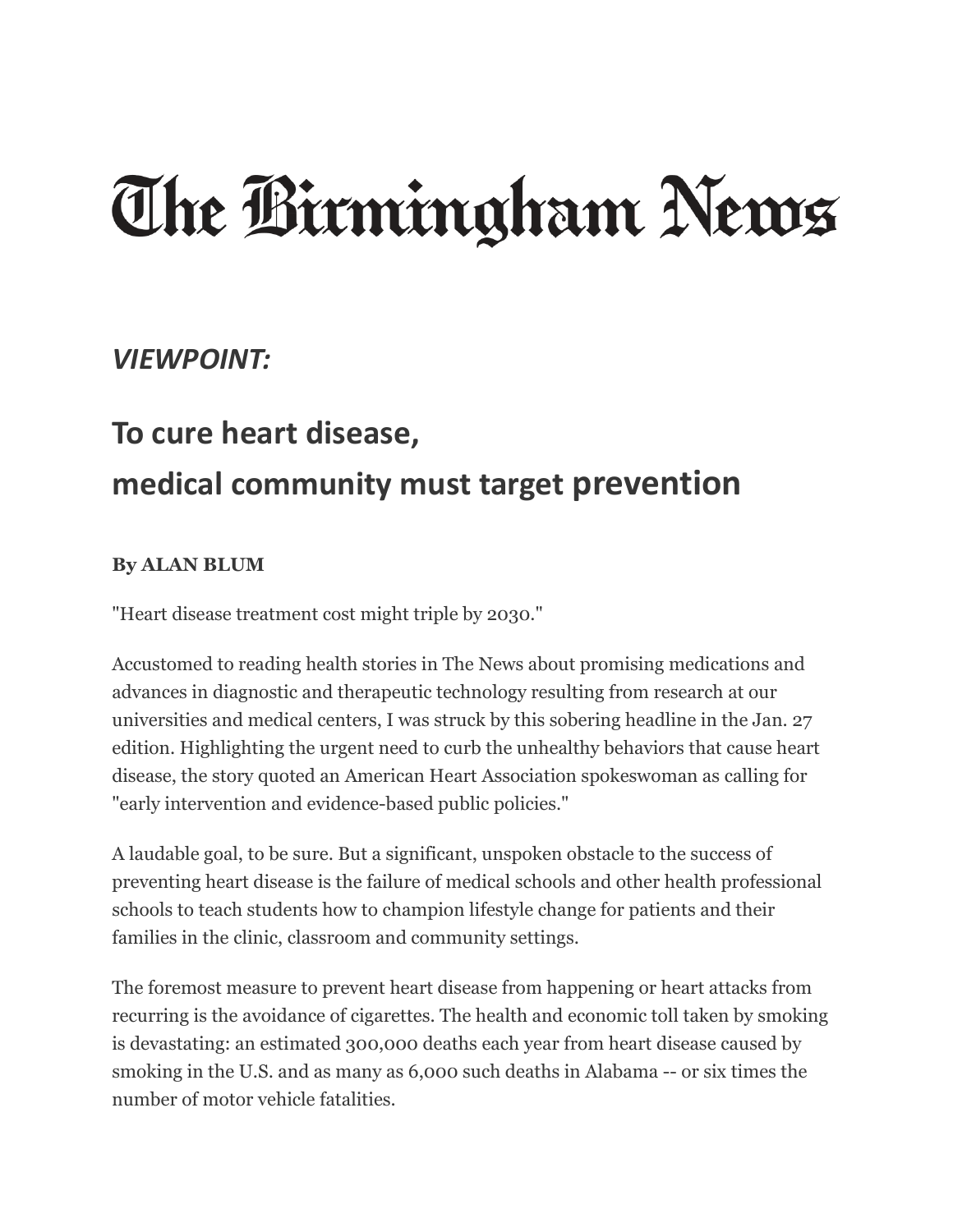It has taken far too long -- nearly half a century from the publication in 1964 of the surgeon general's report on smoking and health by Alabamian Dr. Luther Terry -- to see a significant decline in the rate of heart disease, though still not the cost of treating it. That's because most of the decline in deaths from heart disease has been the result of secondary prevention -- saving the lives of heart attack victims in high-tech coronary care units and trying through expensive medications and intensive rehabilitation to keep those who have had a heart attack from having another one. Primary prevention, which means never having a heart attack in the first place, has taken a back seat in the medical school curriculum.

For all the lip service paid by academia, health officials, medical societies and health insurers to the importance of curbing smoking and other killer habits, not a single medical school in this country has introduced long-term, continuity-of-care experiences for medical students throughout all four years of training, with the aim of a reduction of lethal lifestyles.

Ending bad health habits takes time, faith, patience and perseverance. Without the trust built on long-term relationships with patients and their families, it is far more difficult for doctors and other health professionals to coach them toward healthier behaviors.

Medical education has evolved into hopping from one separate, specialized area of the hospital to another every month or two, from pediatrics to surgery to obstetrics to psychiatry, which seldom provides an opportunity to get to know patients. And when we really don't know our patients, we tend to compensate by ordering more tests, the cost of which we do not know, either.

Medical students rarely get to see the lasting impact they can have on peoples' lives. They thrive instead on the undeniable thrill of assisting in an operation on a diseased heart, helping run a cardiac resuscitation code in the emergency room, or selecting a blood pressure medication for a patient from among numerous options.

The result is that while graduating medical students can recite the causes, diagnostic tests and treatment strategies for failing hearts and clogged arteries, they are largely devoid of experience in enhancing patients' ability to prevent heart disease by stopping (or never taking up) smoking, losing weight, exercising or even relaxing. Yet, even firstyear medical students could have as big an impact on patients' health as their professors